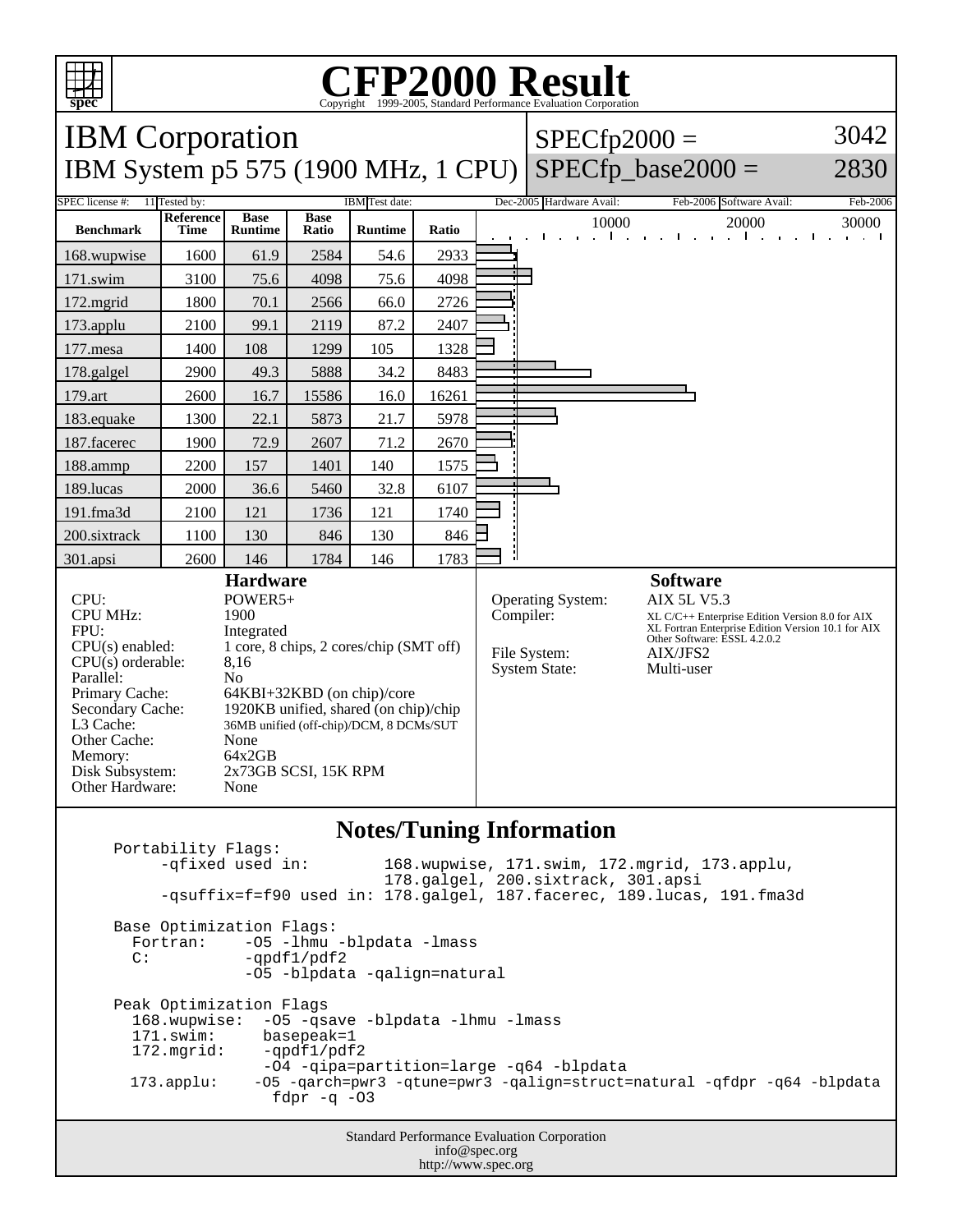

 -O5 -qhot=arraypad -Q -qalign=natural -blpdata -lhmu -O3 -qarch=auto -qtune=auto -qipa=level=2 -blpdata<br>187.facerec: -O5 -qsave -blpdata 188.ammp: -O5 -qalign=natural -qfdpr -blpdata -lhmu fdpr -q -03<br>=4arch= -03 -qarch= -O3 -qarch=auto -qtune=auto -qfdpr -blpdata -qessl -lessl fdpr -q -03<br>191.fma3d: -qpdf1/pdf2  $-qpdf1/pdf2$  -O3 -qarch=auto -qtune=auto -qipa=level=2 -q64 -lhmu -blpdata -lmass 200.sixtrack: -qpdf1/pdf2 -O4 -qfdpr fdpr -q -O3  $301.\text{apsi}:$ 

3042

2830

The installed OS level is AIX 5L for POWER version 5.3 with the 5300-04 Recommended Technology Level.

 SMT: Acronym for "Simultaneous Multi-Threading". A processor technology that allows the simultaneous execution of multiple thread contexts within a single processor core. (Enabled by default) DCM: Acronym for "Dual-Chip Module" (one dual-core processor chip + one L3-cache chip)

 SUT: Acronym for "System Under Test" ESSL: Engineering and Scientific Subroutine Library

drmgr -r -c cpu

 ANSI C89: IBM XL C for AIX invoked as xlc Fortran 77: IBM XL Fortran for AIX invoked as xlf90<br>Fortran 90: IBM XL Fortran for AIX invoked as xlf90 IBM XL Fortran for AIX invoked as xlf90

 ulimits set to unlimited. Large page mode and memory affinity were set as follows: vmo -r -o lgpg\_regions=1600 -o lgpg\_size=16777216 chuser capabilities=CAP\_BYPASS\_RAC\_VMM,CAP\_PROPAGATE \$USER shutdown -rF export MEMORY\_AFFINITY=MCM

 The following config-file entry was used to assign each benchmark process to a core: submit = bindprocessor \\$\\$ \\$SPECUSERNUM; \$command The "bindprocessor" AIX command binds a process to a CPU core. Fifteen cores were deconfigured and SMT disabled using the AIX commands smtctl -m off -w boot bosboot -aD shutdown -rF drmgr -r -c cpu drmgr -r -c cpu drmgr -r -c cpu drmgr -r -c cpu drmgr -r -c cpu

```
Standard Performance Evaluation Corporation
  info@spec.org
http://www.spec.org
```